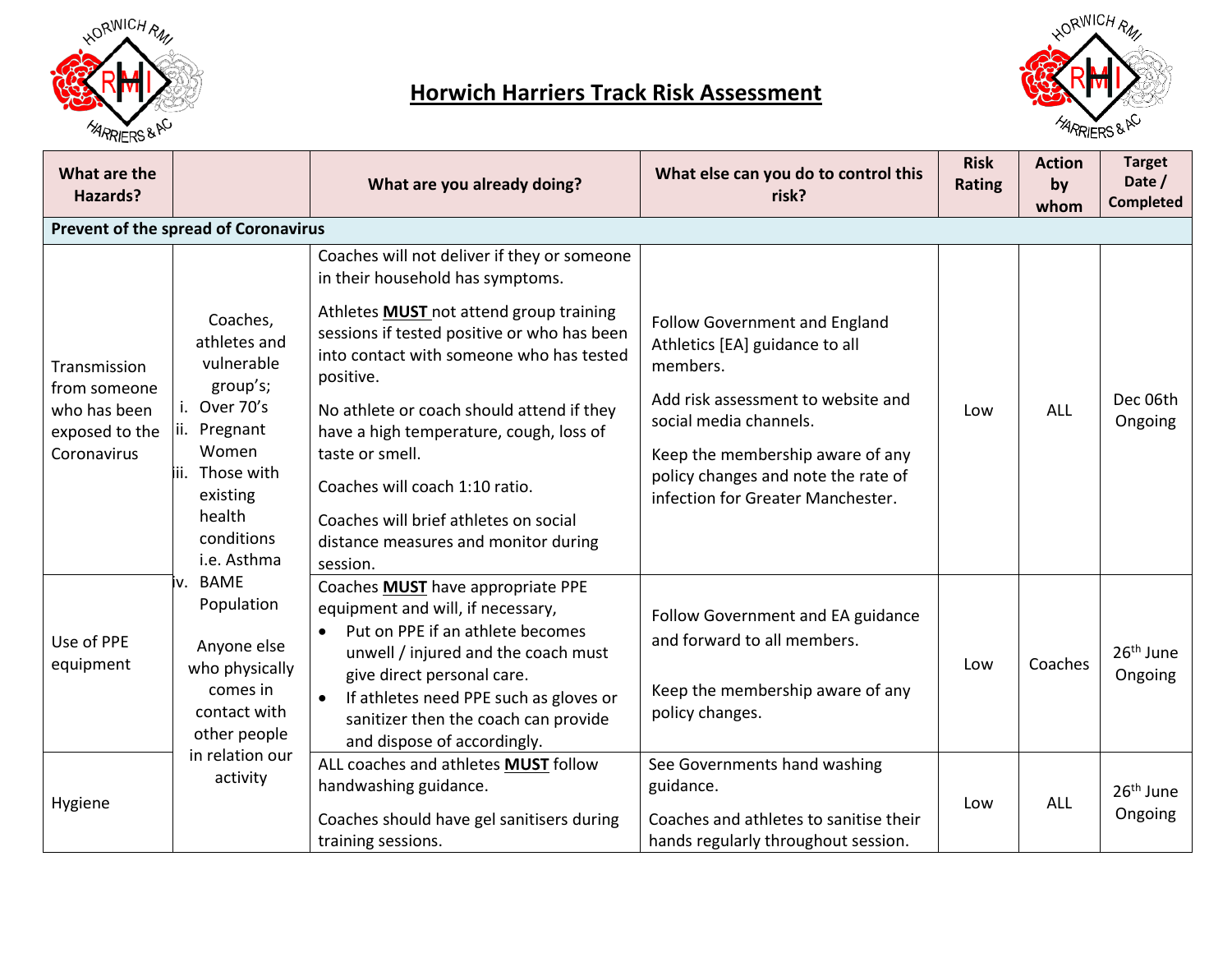| Respiratory<br>hygiene.           |                                             | Coaches should carry tissues for<br>themselves and athletes if needed.<br>They will, at all times supervise their own<br>and the athlete's respiratory hygiene.                                                                                                                                                                                                                                                                                                                                                                                                                                                                                                                                                                                                                                                                                                                                                                     | Remind all to catch coughs and<br>sneezes in tissues - Follow 'Catch it,<br>Bin it, Kill it' and to avoid touching<br>face, eyes, nose or mouth with<br>unclean hands.                                                                                                                                                                                                                                                                                                                                                                                                                                                                             | Low | ALL     | 26 <sup>th</sup> June<br>Ongoing |
|-----------------------------------|---------------------------------------------|-------------------------------------------------------------------------------------------------------------------------------------------------------------------------------------------------------------------------------------------------------------------------------------------------------------------------------------------------------------------------------------------------------------------------------------------------------------------------------------------------------------------------------------------------------------------------------------------------------------------------------------------------------------------------------------------------------------------------------------------------------------------------------------------------------------------------------------------------------------------------------------------------------------------------------------|----------------------------------------------------------------------------------------------------------------------------------------------------------------------------------------------------------------------------------------------------------------------------------------------------------------------------------------------------------------------------------------------------------------------------------------------------------------------------------------------------------------------------------------------------------------------------------------------------------------------------------------------------|-----|---------|----------------------------------|
| <b>Training</b>                   |                                             |                                                                                                                                                                                                                                                                                                                                                                                                                                                                                                                                                                                                                                                                                                                                                                                                                                                                                                                                     |                                                                                                                                                                                                                                                                                                                                                                                                                                                                                                                                                                                                                                                    |     |         |                                  |
| Before first and<br>every session | Coaches<br>leaders,<br>athletes,<br>parents | Only coaches will be allowed to enter the<br>hut to access any required equipment and<br>will ALWAYS LOCK THE HUT when exiting.<br>All athletes will be informed before the<br>session that they are <b>NOT</b> allowed inside<br>the hut at any time.<br>ALL new athletes should complete medical<br>questionnaire / health disclaimer. The<br>coach should retain contact details and a<br>note of any medical conditions.<br>New junior members should attend<br>induction group first and all members<br>should receive the membership pack.<br>A UKA qualified coach <b>MUST</b> lead all<br>sessions<br>Coaches to plan appropriate session<br>incorporating standard safety procedures<br>(e.g. phones, first aid etc) considering<br>athlete's ability.<br>Coaches and leaders to brief all athletes<br>before the start of the session maintaining<br>below 2 metre social distancing rules for a<br>short period of time. | Coaches will inform all athletes about<br>the NON access to the hut before<br>every session.<br>At this point in time [06 <sup>th</sup> Dec]<br>athletics and running coaching activity<br>can take place on a one-to-ten (10)<br>basis only (i.e. one coach and up to<br>ten (10) athletes OR up to six (6)<br>athletes with no coach present).<br>These individuals do not need to be<br>from the same family household, but<br>ALL must adhere to the latest social<br>distancing guidance.<br>Coaches will be first aid trained and<br>have the contact number for the<br>Arena in case of emergency and<br>possible use of the defibrillator. | Low | Coaches | 06 <sup>th</sup> Dec<br>Ongoing  |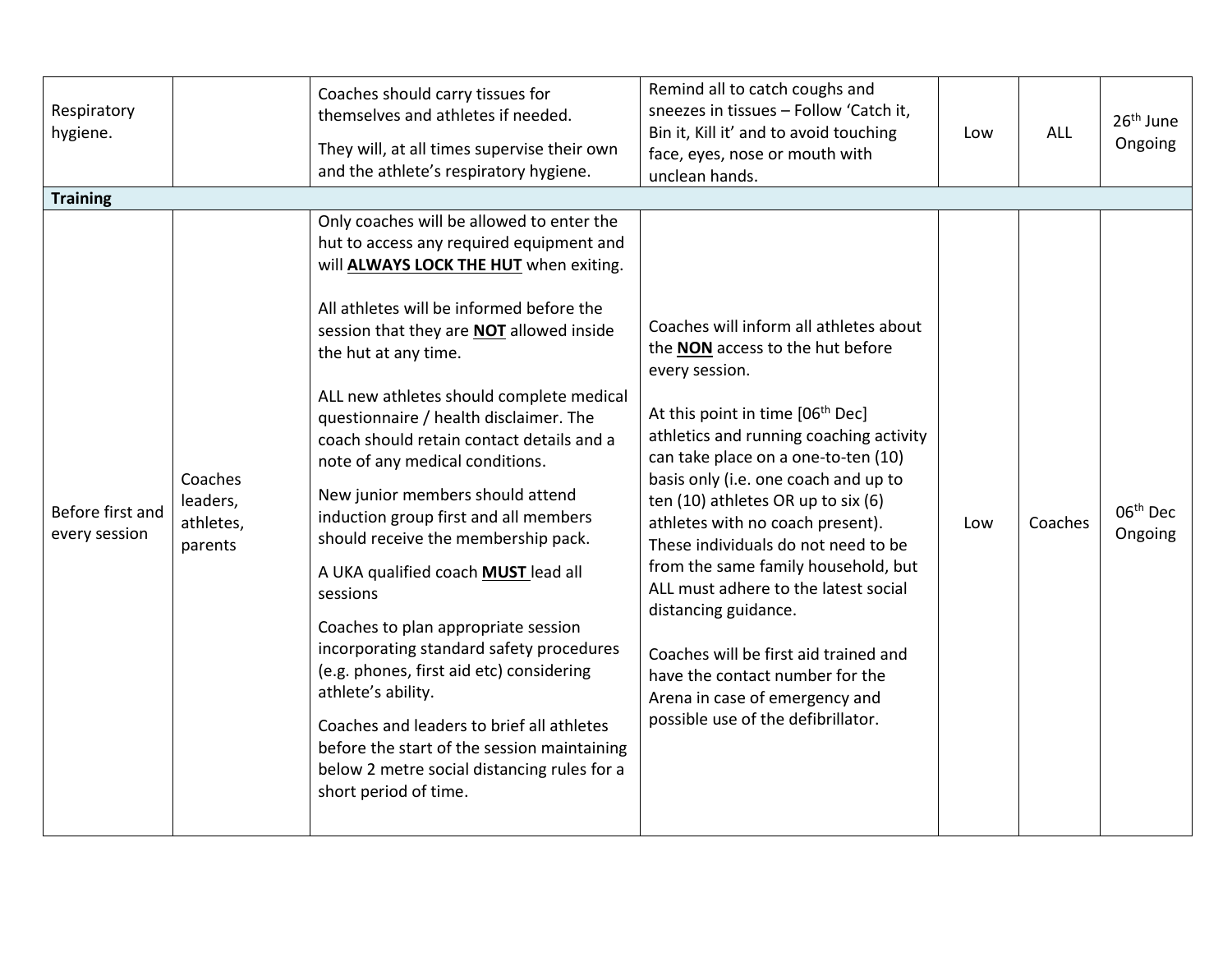|                             |                                      | Ensure Covid 19 Coordinators & other<br>coaches are aware of times of ALL junior<br>training sessions.<br>Coaches must carry required PPE<br>equipment & first aid supplies.                                                                                                                                                                                                                                                                                                                                                                                                                                                                                                                                                                   |                                                                                                                                                                                                                                                                                                                                                                                                                                                                                                                                                                                   |     |                          |                       |
|-----------------------------|--------------------------------------|------------------------------------------------------------------------------------------------------------------------------------------------------------------------------------------------------------------------------------------------------------------------------------------------------------------------------------------------------------------------------------------------------------------------------------------------------------------------------------------------------------------------------------------------------------------------------------------------------------------------------------------------------------------------------------------------------------------------------------------------|-----------------------------------------------------------------------------------------------------------------------------------------------------------------------------------------------------------------------------------------------------------------------------------------------------------------------------------------------------------------------------------------------------------------------------------------------------------------------------------------------------------------------------------------------------------------------------------|-----|--------------------------|-----------------------|
| During training<br>sessions | Coaches,<br>leaders and<br>athletes. | Coaches to register athletes, perform a<br>visual check of clothing, footwear, and<br>equipment. Also conduct a health and<br>injury enquiry before start of every<br>session, with each athlete.<br>Coaches to ensure that any athlete<br>medication is carried by athletes where<br>appropriate and the coach knows where<br>the medication is.<br>First aid must only be given if currently<br>qualified (coaches to put on PPE.)<br>Coaches to know of any health problems,<br>injury and fitness of each athlete prior to<br>session.<br>Session intensity and duration kept to an<br>appropriate time for age and varying<br>ability of athletes. Coach to make on-going<br>assessment of conditions and make<br>adaptation as required. | Coach to carry:<br>Mobile phone<br>$\circ$<br><b>First Aid</b><br>$\circ$<br>Water<br>$\circ$<br>Ensure a mobile phone is fully<br>charged.<br>Coaches must have contact details<br>available of all athletes.<br>Parents of U13 athletes should stay<br>near the training location / facility.<br>Parents of U11's <b>MUST</b> stay at training<br>location / facility but only 1 parent per<br>athlete is permitted.<br>Coaches will contact parents /<br>guardians of any athlete in the event<br>of any illness or injury.<br>Coaches must always have a<br>contingency plan. | Low | Coaches                  | 06 <sup>th</sup> Dec  |
| Post session                | Coaches                              | Coaches to clean or dispose of PPE<br>appropriately and renew any PPE supplies<br>or equipment ready for next session.<br>All to follow personal hygiene<br>recommendations.                                                                                                                                                                                                                                                                                                                                                                                                                                                                                                                                                                   | If any issues occur complete an<br>incident form and submit to relevant<br>committee member.                                                                                                                                                                                                                                                                                                                                                                                                                                                                                      | Low | Coaches<br>Covid 19<br>& | 26 <sup>th</sup> June |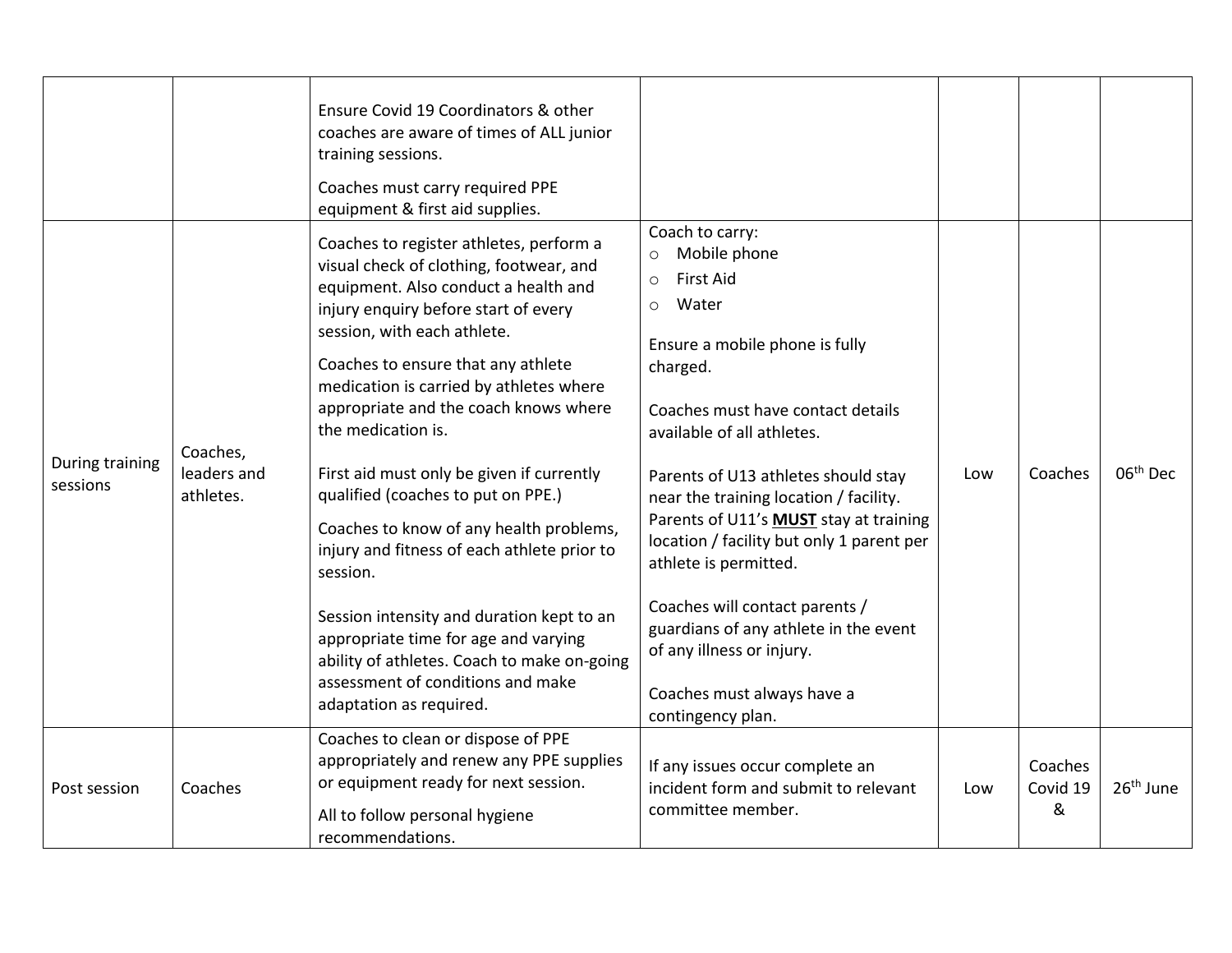|                                              |                                                                                                                                                                                |                                                                                                                                                                                                                                                                                                                                                                      |                                                                                                                                                                       |                               | Junior                                                    |                       |
|----------------------------------------------|--------------------------------------------------------------------------------------------------------------------------------------------------------------------------------|----------------------------------------------------------------------------------------------------------------------------------------------------------------------------------------------------------------------------------------------------------------------------------------------------------------------------------------------------------------------|-----------------------------------------------------------------------------------------------------------------------------------------------------------------------|-------------------------------|-----------------------------------------------------------|-----------------------|
|                                              |                                                                                                                                                                                | Coaches to review the session and forward                                                                                                                                                                                                                                                                                                                            |                                                                                                                                                                       |                               | Coordin-                                                  |                       |
|                                              |                                                                                                                                                                                | any amendments and <b>COMPLETED</b> Risk                                                                                                                                                                                                                                                                                                                             |                                                                                                                                                                       |                               | ators                                                     |                       |
|                                              |                                                                                                                                                                                | Assessment to the Covid-19 coordinators.                                                                                                                                                                                                                                                                                                                             |                                                                                                                                                                       |                               |                                                           |                       |
| <b>Athletes</b>                              |                                                                                                                                                                                |                                                                                                                                                                                                                                                                                                                                                                      |                                                                                                                                                                       |                               |                                                           |                       |
|                                              |                                                                                                                                                                                | All coaches and athletes must follow the<br>social distance guidelines.<br>Check all guidance that has been<br>Athlete's can run in each other's slip<br>published, especially concerning social<br>stream for a short period of time below<br>distancing and hygiene and any<br>the 2 metre social distancing from each<br>athletic specific information.<br>other. |                                                                                                                                                                       |                               |                                                           |                       |
| Adhering to<br>Social<br>Distancing          | Athletes,                                                                                                                                                                      |                                                                                                                                                                                                                                                                                                                                                                      |                                                                                                                                                                       | Athletes<br>Coaches<br>&      | 06 <sup>th</sup> Dec                                      |                       |
|                                              | Coaches and<br>general public                                                                                                                                                  | A max group of six athletes if no coach<br>present.                                                                                                                                                                                                                                                                                                                  | Be aware guidance can change quickly<br>and more restrictive rules may be<br>applied in the future, so please refer<br>to the England Athletics website<br>regularly. | Low                           | junior<br>athletes<br>Parents                             | On going              |
|                                              |                                                                                                                                                                                | 10 athletes are permitted if a qualified EA<br>coach/Leader is present.                                                                                                                                                                                                                                                                                              |                                                                                                                                                                       |                               |                                                           |                       |
|                                              |                                                                                                                                                                                | Inform coach of any injury / illness.                                                                                                                                                                                                                                                                                                                                |                                                                                                                                                                       |                               |                                                           |                       |
|                                              |                                                                                                                                                                                | Clothing should suit the conditions.                                                                                                                                                                                                                                                                                                                                 |                                                                                                                                                                       |                               |                                                           |                       |
| Personal                                     |                                                                                                                                                                                | Ensure you have enough hydration for the<br>session in advance.                                                                                                                                                                                                                                                                                                      | Keep up to date with national                                                                                                                                         |                               | Athletes<br>Coaches<br>&                                  |                       |
| Responsibilities                             | Athletes<br>guidance and EA information<br>Wear the correct footwear, advice can be<br>given by the coach.<br>Any new athletes should be shown the<br>track rules and session. |                                                                                                                                                                                                                                                                                                                                                                      | Low                                                                                                                                                                   | junior<br>athletes<br>Parents | 26 <sup>th</sup> June                                     |                       |
|                                              |                                                                                                                                                                                |                                                                                                                                                                                                                                                                                                                                                                      |                                                                                                                                                                       |                               |                                                           |                       |
| Abuse<br>Collisions<br>Injury and<br>illness | Athletes and<br>Coaches                                                                                                                                                        | Ensure there is sufficient room on the<br>track for the number of athletes and make<br>them aware of other people in training<br>area.                                                                                                                                                                                                                               | If any incidents or accidents occur<br>coaches to complete appropriate<br>report form and submit to the<br>Safeguarding and Welfare Officer/s<br>and Committee.       | $Low -$<br>Medium             | Athletes<br>Coaches<br>&<br>junior<br>athletes<br>Parents | 26 <sup>th</sup> June |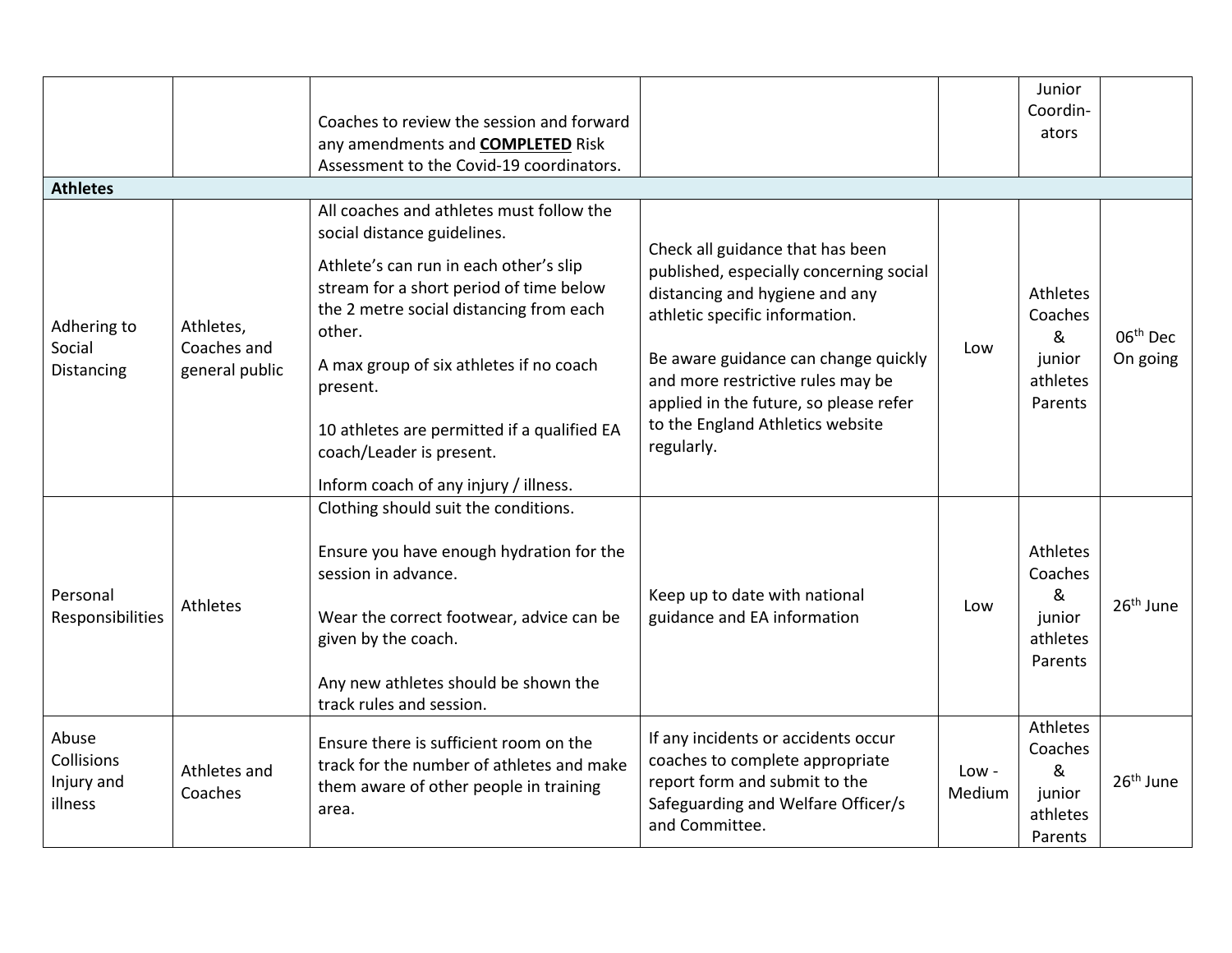|              |                        | Junior coaches to agree meeting and<br>collection point with parents. Report any<br>injury or illness to parents.<br>Athletes informed that NO verbal or<br>physical abuse is tolerated.                                                                                                                                                                                                                                   |                                                                                                                                                                                                                                                                                                                                                                                                                                                                                                                                                                                                                                                                                                                                                              |     |         |                      |
|--------------|------------------------|----------------------------------------------------------------------------------------------------------------------------------------------------------------------------------------------------------------------------------------------------------------------------------------------------------------------------------------------------------------------------------------------------------------------------|--------------------------------------------------------------------------------------------------------------------------------------------------------------------------------------------------------------------------------------------------------------------------------------------------------------------------------------------------------------------------------------------------------------------------------------------------------------------------------------------------------------------------------------------------------------------------------------------------------------------------------------------------------------------------------------------------------------------------------------------------------------|-----|---------|----------------------|
| <b>Other</b> |                        |                                                                                                                                                                                                                                                                                                                                                                                                                            |                                                                                                                                                                                                                                                                                                                                                                                                                                                                                                                                                                                                                                                                                                                                                              |     |         |                      |
| Equipment    | Athlete and<br>Coaches | All field events can now take place and all<br>equipment can be used.<br>Long and Triple jump runway and pit.<br>All throwing implements.<br>High Jump mat.<br>Hurdles, cones, ladders etc.<br>Cleaning of equipment is carried out prior<br>to and after any training session by the<br>coach.<br>All equipment <b>MUST</b> be cleaned before<br>and after use after use, disposable gloves<br>can be used when cleaning. | LJ & TJ. Athlete's hands and legs to be<br>sanitised before each jump.<br>Sand to be sprayed with a sterilising<br>fluid before the session starts.<br>Sand to be raked and turned over<br>after every jump.<br>The same individual must use the rake<br>and tape measures during the session<br>and the rake must be sanitised before<br>use.<br>Consider if it is possible for the athlete<br>to have more than 1 jump before the<br>next athlete to reduce the amount of<br>raking and cleaning.<br>HJ. Athlete's hands and legs to be<br>sanitised before every jump. HJ mat<br>will be sanitised with a fluid spray<br>after every 6 jumps.<br>Throws. If possible each athlete<br>should use the same implement<br>during the session. Athlete's hands | Low | Coaches | $5th$ Aug<br>Ongoing |